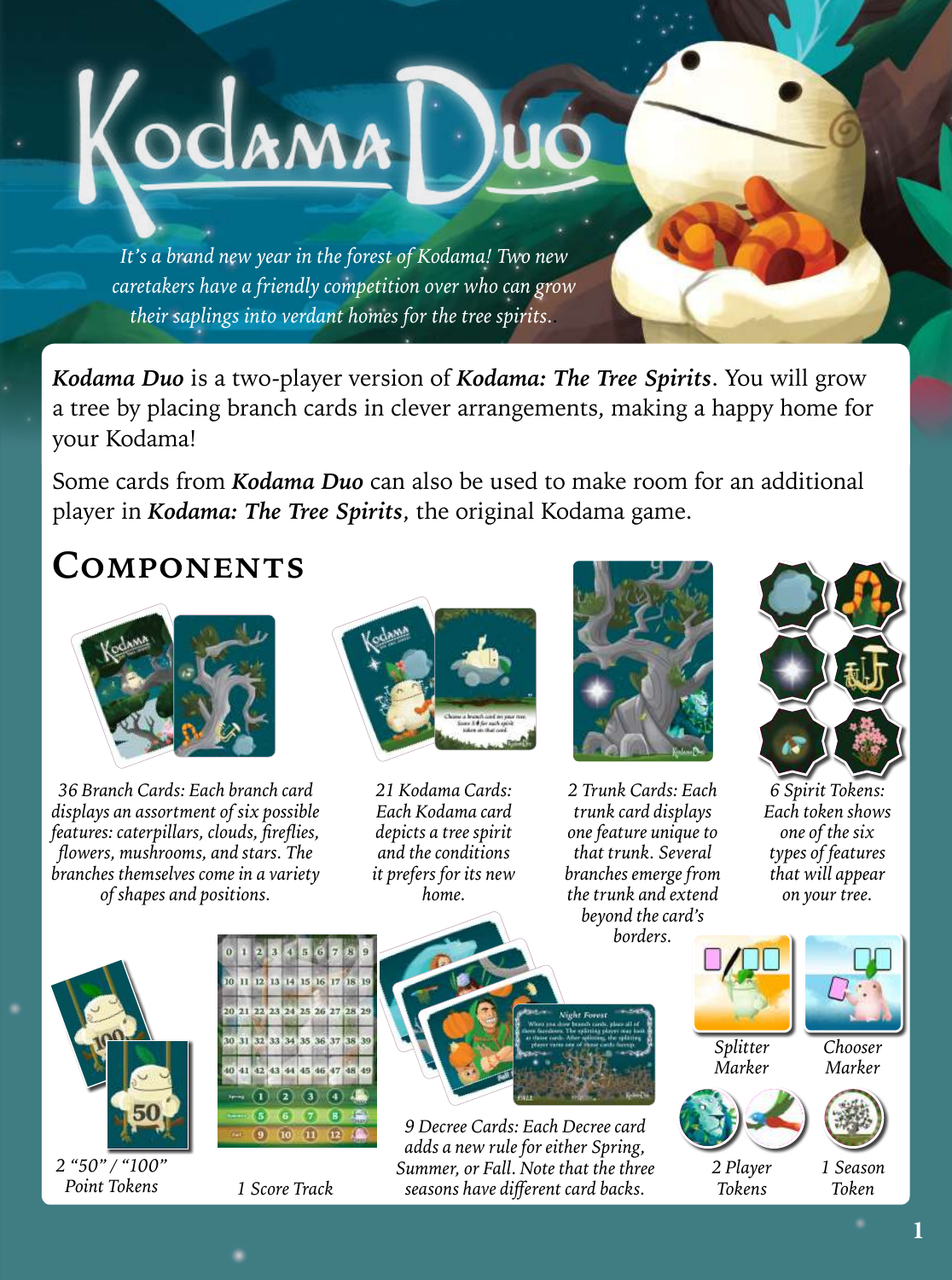# **Set Up the Start of the Game**

- Set the score track on the table. Place the season token on the season track next to the word "Spring."
- Give each player a random trunk card. Place your trunk card so that the bottom of the card is on the edge of the table.
- Place both player tokens on the "0" space of the score track. Each player's token corresponds to the icon printed on their trunk card.
- Shuffle all of the Kodama cards together, then deal four to each player.
- Shuffle the Decree cards for each season separately. Set one Decree card for each season facedown to the side of the play area.
- Return any unused Kodama cards and Decree cards to the box.
- Shuffle all of the branch cards together to form the deck. Keep it facedown beside the play area.
- Set aside a clear space beside the play area for discarded cards.
- Place the spirit tokens beside the deck.
- Give the player wearing the most green the Chooser marker. Give the other player the Splitter marker.

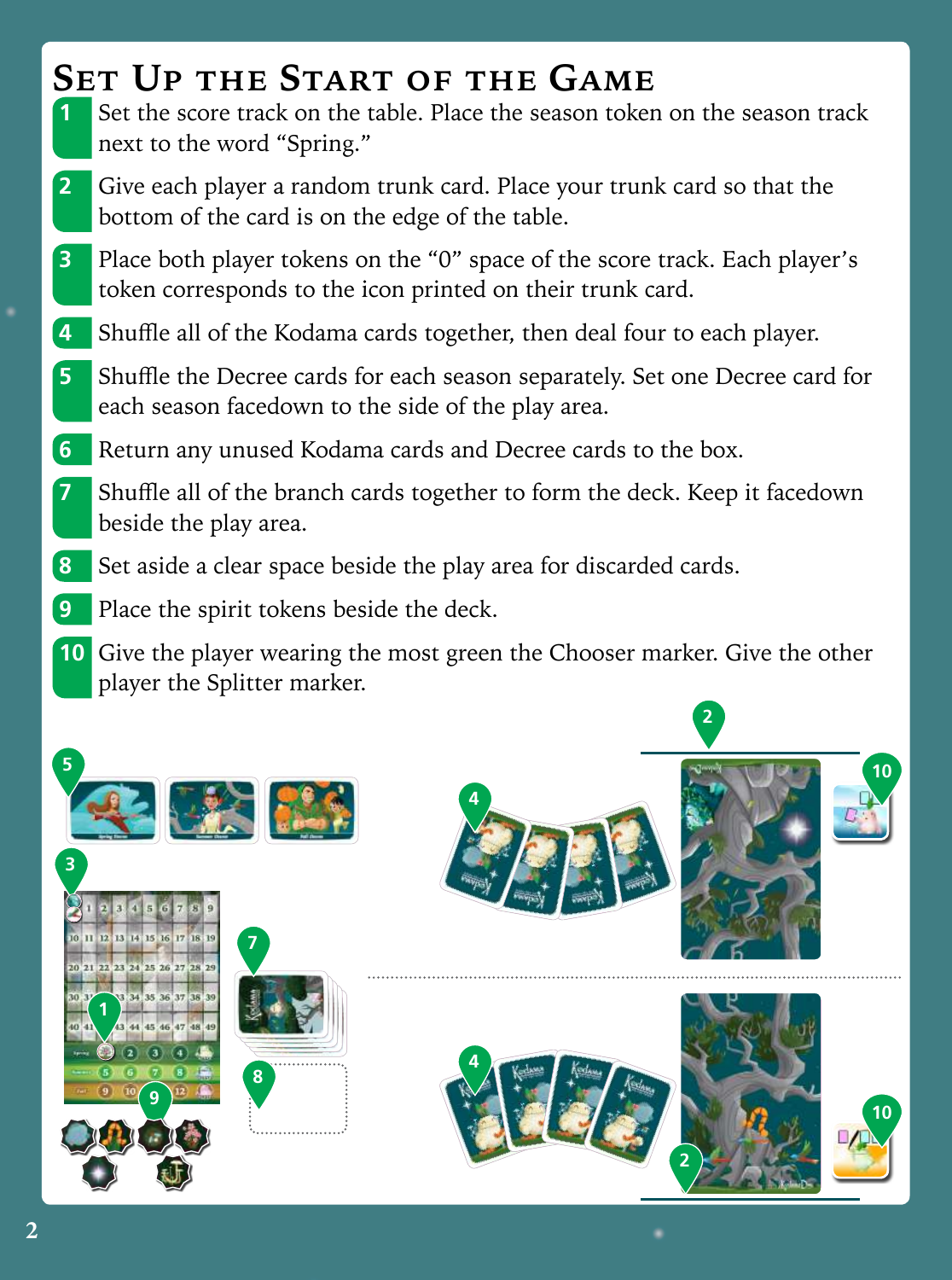# **Game Play**

*Kodama Duo* is played over three seasons. Each season is divided into a Decree Phase, a Growing Phase, and a Kodama Phase.

In the Decree Phase, the Guardians of the Forest set unique conditions for the players.

During each Growing Phase, players take turns revealing branch cards and splitting them into two piles. Their opponent will choose which one of the two piles contains the branch they want to add to their tree. Players will repeat this process until both players have added four branch cards to their trees.

In the Kodama Phase, players choose one of their Kodama to live in their tree and that Kodama awards them points.

### *Start of Season: Decree Phase*

At the beginning of each season, reveal one Decree card from that season's deck. The Splitter reads it aloud for all players. This card will introduce a special rule for players to follow during that season. Keep the Decree card for this season visible and accessible to all players. During the Summer and Fall Decree Phases, discard the Decree card from the previous season.

#### **Decree card and Kodama card terms**

"End card": An end card is a branch card that touches only one other card.

"Within two cards of your trunk": A card is within two cards of your trunk if it touches your trunk card or if it touches a card that touches your trunk card.

"Card": Trunk cards are considered cards. Branch cards are considered cards.



*Revealed Decree card for Spring season*

#### **"50/100" point tokens**

You can score up to 49 points using the score track. Once your score reaches 50 points, reset your marker to 0 points and collect a 50 point token. If you reach 100 points, flip that token over to the 100 point side.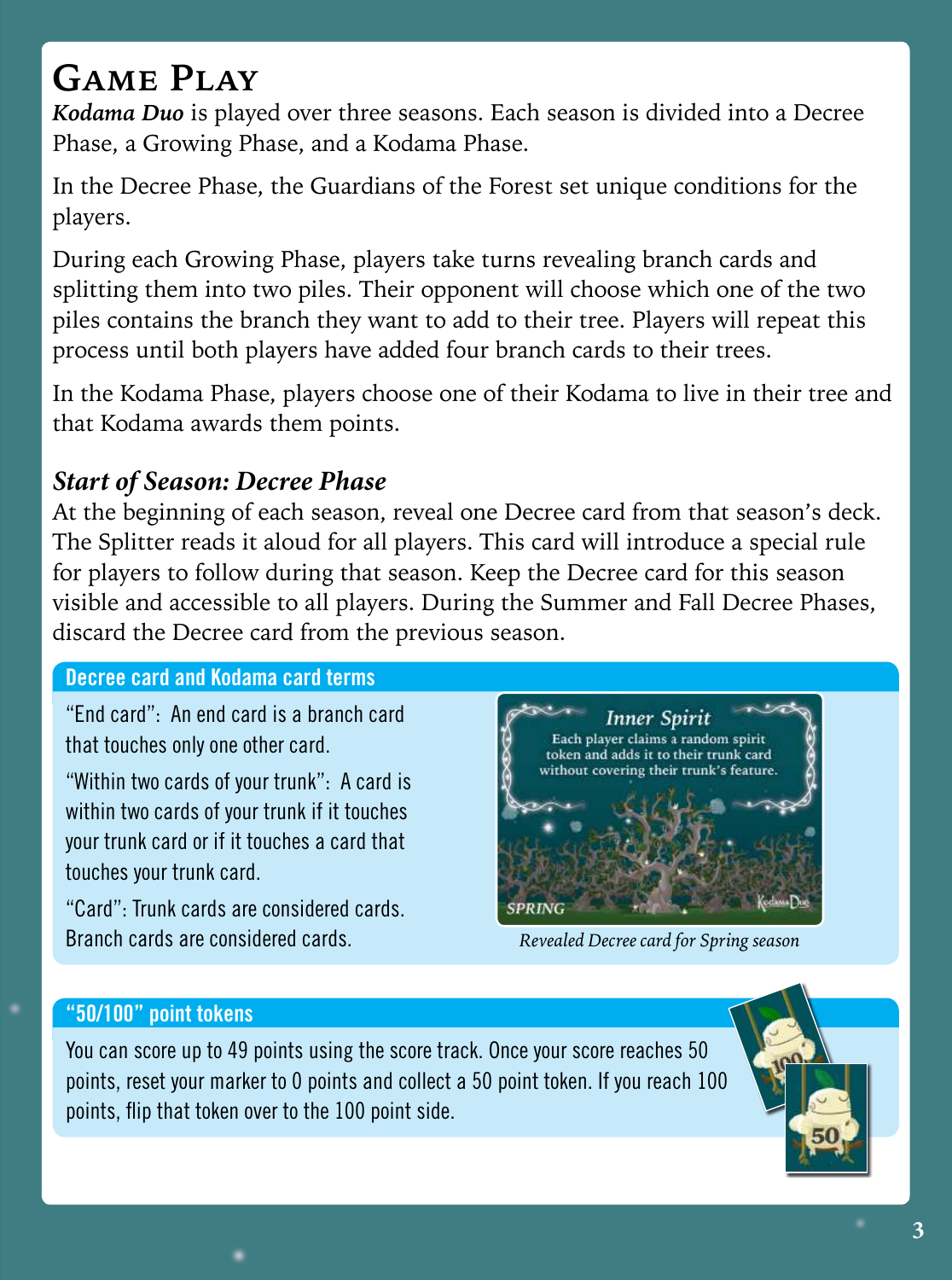## *Growing Phase*

**1. Reveal:** The Splitter draws three cards from the top of the branch deck and sets them out faceup in the middle of the table for both players to see.

**2. Split:** The Splitter divides the cards into two smaller piles. Each pile must have at least one branch card.

**3. Choose:** The Chooser chooses one of the two piles of cards to keep. The Splitter takes the other pile.

**4. Play a branch card:** Each player connects **one** of their new branch cards to their tree. When placing a branch card, you must abide by the following rules:



- ❧ Note where the branch extends off the edge of the card. That must touch the bark on another card. *(In other words, it should look like a growing branch.)* The width of the bark where the two cards touch does not have to match.
- ❧ The newly played card can touch only one other card.
- ❧ You must not cover the features of any branch card.
- ❧ Your branch card must not hang over the edge of the table.
- ❧ You cannot place a branch card that would cause you to score more than 10 points this turn. *(See Step 5 below. This 10-point maximum does not include any points gained from Decree cards.)*
- ❧ Try not to move any of the other cards on your tree. Once a branch card has been scored, it is not allowed to be moved.

**5. Score points:** You and your opponent may take this step simultaneously. After placing a branch card on your tree, look at the features on that card. You score 1 point for each instance of those features in that contiguous line of cards. You do not score points for other instances of that feature if they are not part of the contiguous line of cards containing that feature.

You only score points based on the features on the branch card you played this turn. In order to score a feature, that feature must also be on the card that the branch card you played is touching. Features that are only on the branch you played and not the card it is touching will score zero points.

Those features must be part of a contiguous line of cards with the card you just played. Any other features elsewhere on the tree do not score points.

The contiguous line of cards extends from the card you just played, continuing down toward the trunk or until the shared features do not appear on a card.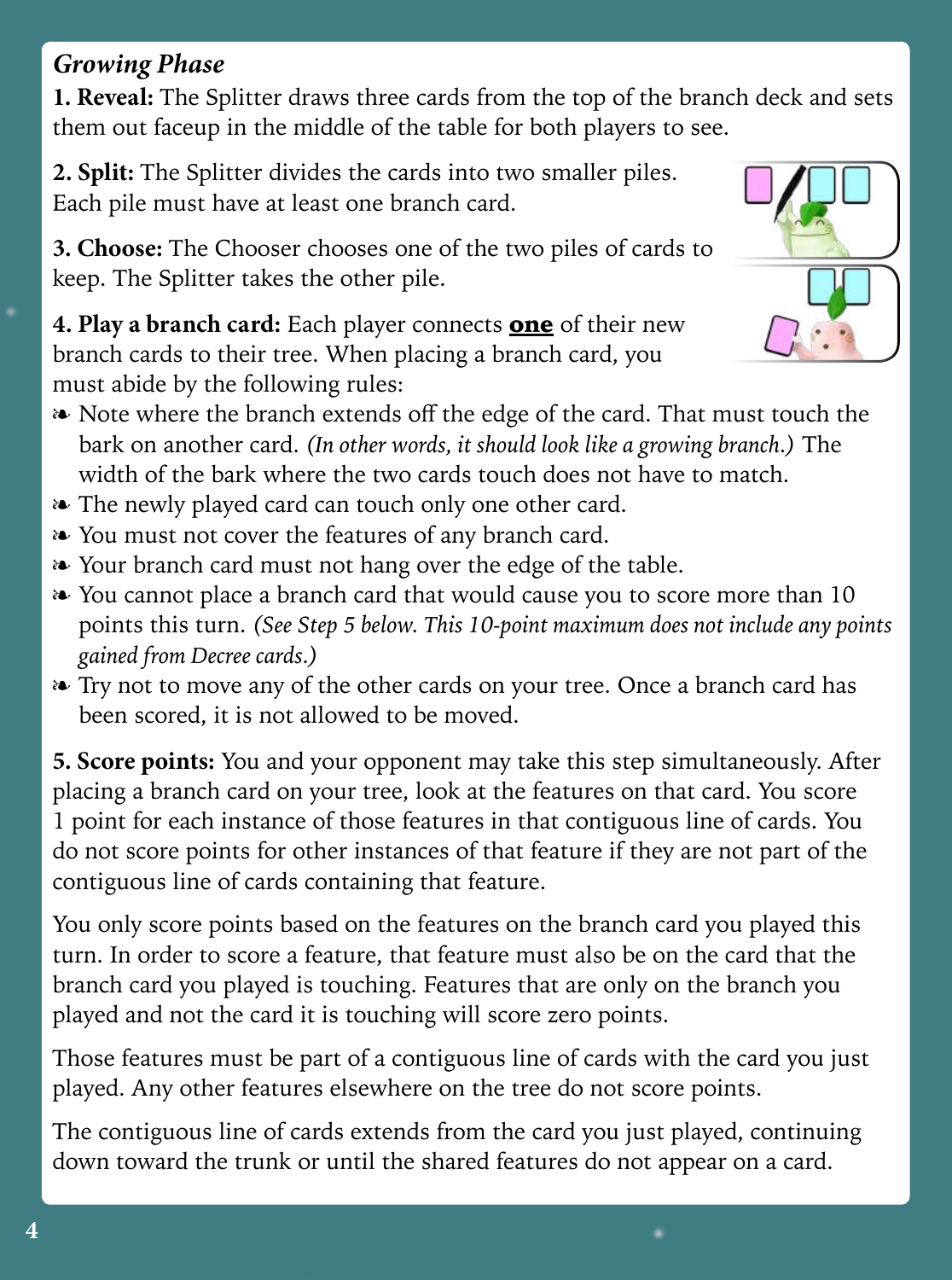#### **Example of Placing a Branch Card**

You've just taken one card and you want to add it to the tree below. You test out a few locations first to see if they are legal:

- A. Illegal because it hangs over the edge of the table. Also because it covers a feature.
- B. Illegal because it overlaps more than one card. Also illegal because it covers two features.
- C. Legal because it directly touches only one card, does not cover a feature, and does not overhang the table.

#### **Example Scoring**

You just placed a card featuring one caterpillar, two fireflies, and one flower. Tracing this line of cards down to the trunk, you score:

- D. 1 point for each firefly on those contiguous cards, including the card you just placed. *(Noted here by blue checks.)*
- E. 1 point for each caterpillar on those contiguous cards, including the card you just placed. *(Noted here by orange checks.)*
- F. You don't score points for flowers, despite there being a flower on your newly placed card. Why? The next card in the contiguous line has no flower. Even though there is a flower further down the line, it won't be scored because of that gap.
- G. You also don't score the firefly or caterpillar on the card noted here. It is not part of the contiguous line tracing from the card you just placed down to the trunk.

**A**

 **D**

 **E**

**G**

**B**

**F**

**C**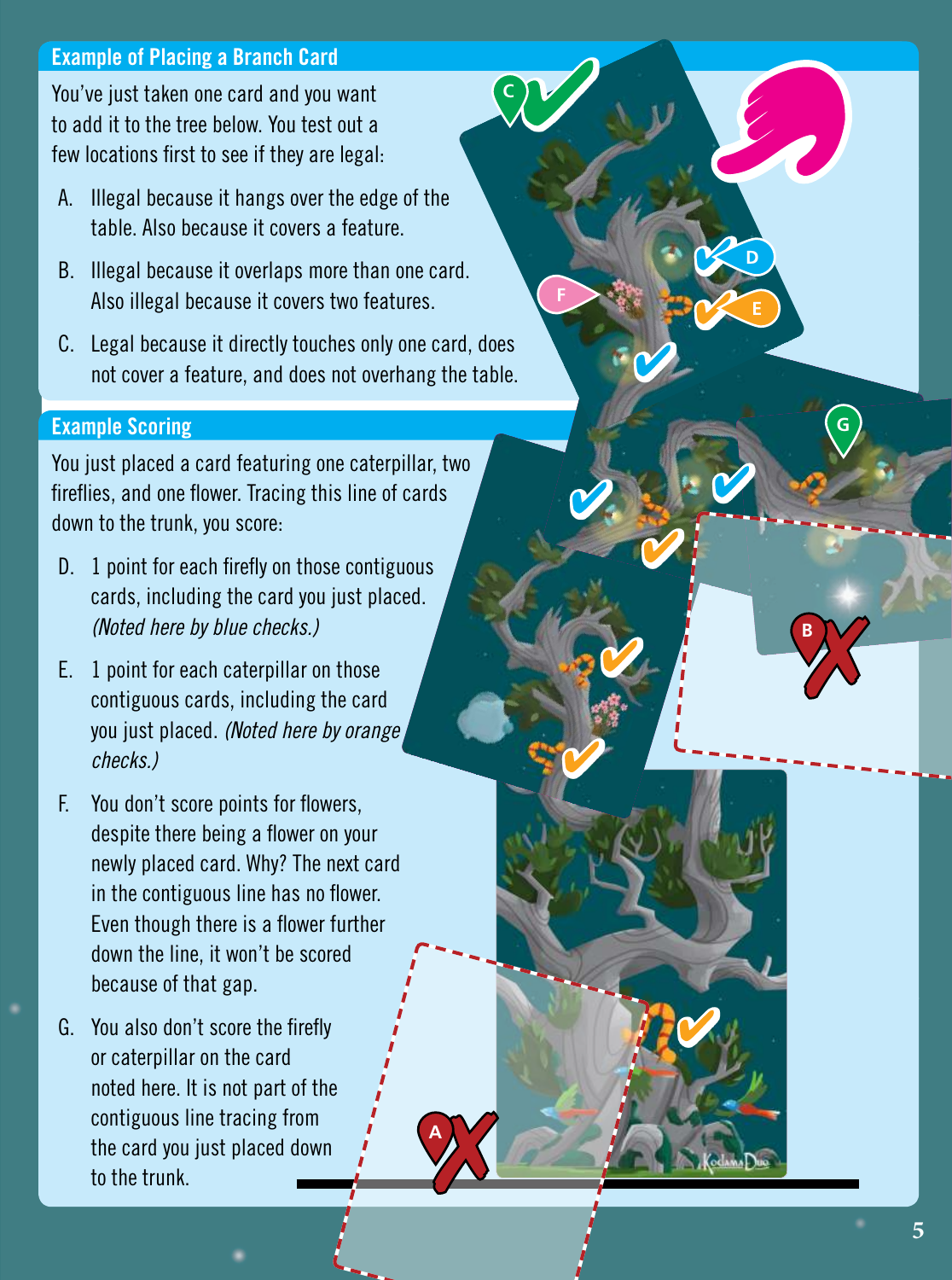**6. Claim spirit token:** One player now has a branch card left over because they chose a pile with more than one card. That player must discard the leftover card faceup.

The other player must now claim **one** spirit token matching one of the features on the discarded card. When you claim a spirit token, place it on your tree so that it covers one of the existing features on your tree.

When you score points later in the game, the covered feature is now considered the feature shown on the spirit token.

- ❧ You may claim a spirit token from the general supply or one that is already part of your opponent's tree.
- ❧ A spirit token may not be placed on top of another spirit token.
- ❧ Spirit tokens may not be moved once placed, unless you are claiming that spirit token again in a later turn.

#### **Example of Claiming a Spirit Token**

*(Continuing the example from the previous page.)*

A. Your opponent discarded a branch card with a cloud, star, and flower. You decide to claim the flower spirit token.



B. Remembering that you were unable to score flowers because of a gap here, you decide to place the spirit token over one of the firefly features on that card. That will help you more easily score flowers from this branch later in the game.

## *End of Growing Phase*

After completing all six steps, advance the season token one space. The players exchange Splitter and Chooser roles. Repeat the six steps. Continue repeating this process until each player has added four branch cards to their tree this season.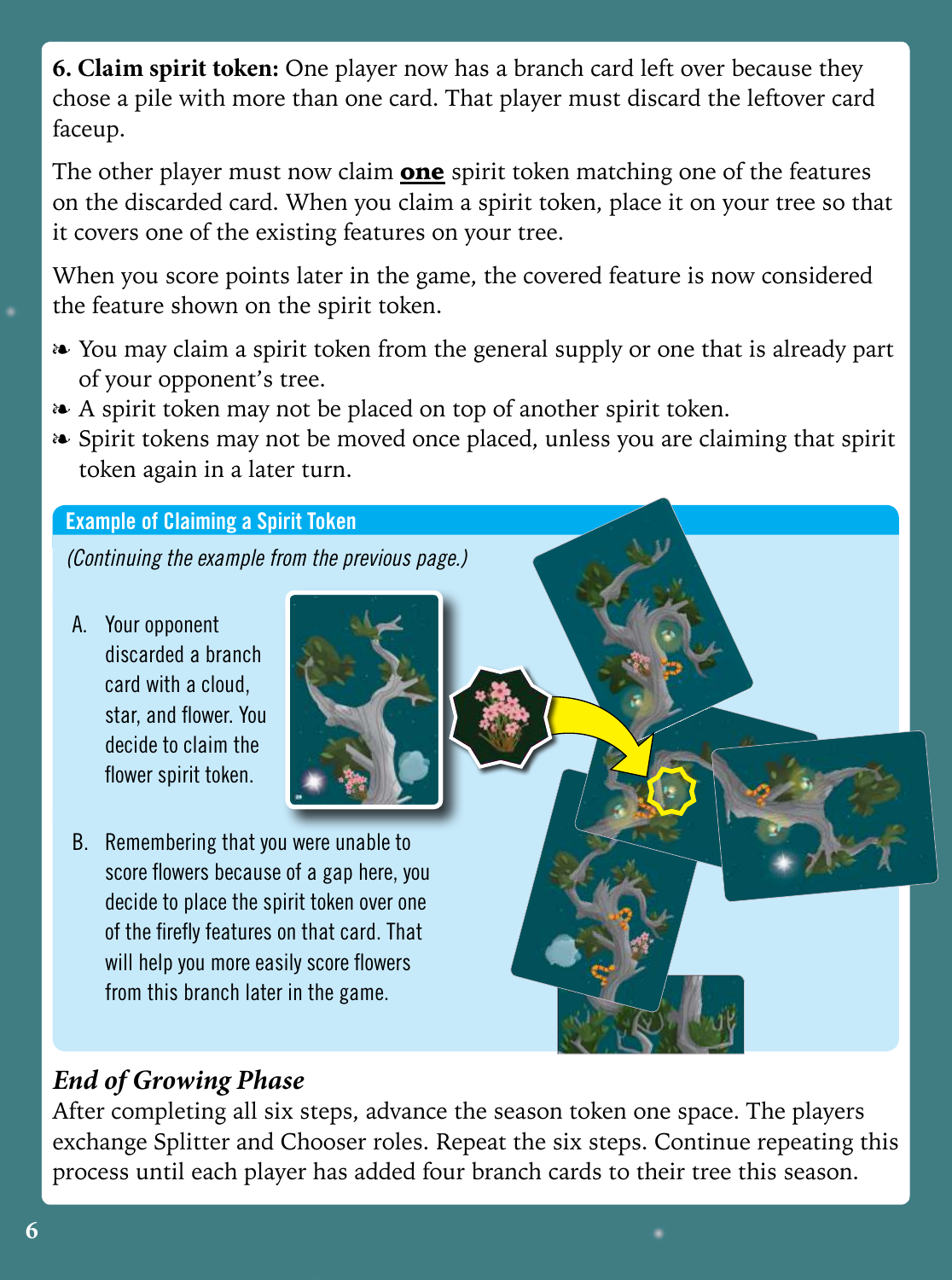### *End of Season: Kodama Phase*

The season ends after each player has added four new cards to their tree. At the end of each season, each player chooses one of their Kodama cards and scores points based on the conditions noted on the card. After a Kodama card has been scored, set it aside. It will not be used again.

After each player has scored a Kodama card, the Splitter marker passes to the player with the lowest score. If there is a tie, give the marker to the player who did not have it last season.

Then start the next Decree Phase.

## **End of the Game**

The game ends after the third Kodama Phase. Each player will be left with one Kodama card in their hand. This is discarded and will not be used this game.

The player with the most points wins! If tied, the player with most occurrences of their trunk's feature on their tree wins. If there is still a tie, all tied players win.

# **Expanding** *Kodama: The Tree Spirits*

Take the following steps to have enough cards for a 6th player:

- ❧ Shuffle the branch cards from *Kodama Duo* into the standard branch card deck.
- ❧ Shuffle the Decree cards with a *Kodama: The Tree Spirits* logo on the bottom right corner into the standard Decree card deck.
- ❧ Shuffle the Kodama cards with a *Kodama: The Tree Spirits* logo on the bottom left corner into the standard Kodama deck.

If you want to play *Duo* after mixing it with the *Kodama* base game, you can by using all the cards mixed together. Additionally, you can separate the two games using the following information:



**7**

The branch cards in *Duo* have card numbers in the lower left corner.

The Decree and Kodama cards have the *Kodama Duo* logo in the lower right corner.